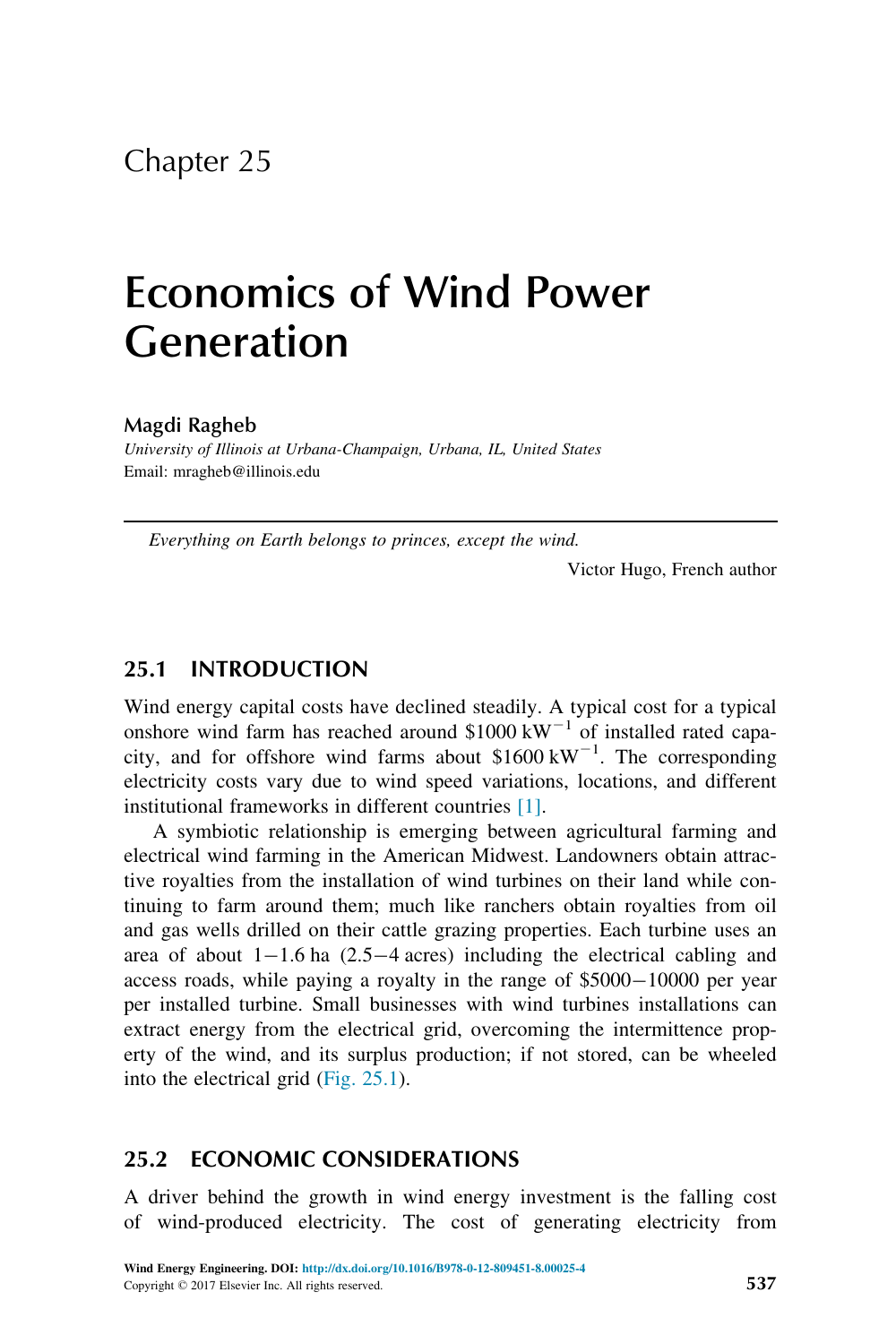

FIGURE 25.1 Single wind turbine providing power to a small business, despite the availability of an electrical grid supply at Rochester, New York: Harbeck Plastics, Inc. It can extract energy from the grid, overcoming the intermittence of the wind and its surplus production; if not stored, can be wheeled into the electrical grid. Courtesy Chris Kabureck.



FIGURE 25.2 Radio towers with two anemometers for wind measurements installed at highest point in Champaign County, IL, United States. Courtesy Paul Lenz.

utility-scale wind systems has dropped by more than 80%. When large-scale wind farms were first set up in the early 1980s, wind energy was costing as much as \$0.30 (kW h)<sup>-1</sup> (30 cents per kilowatt-hour). New installations in the most favorable locations can produce electricity at less than \$0.05  $(kW h)^{-1}$ , which is competitive to other energy sources (Fig. 25.2).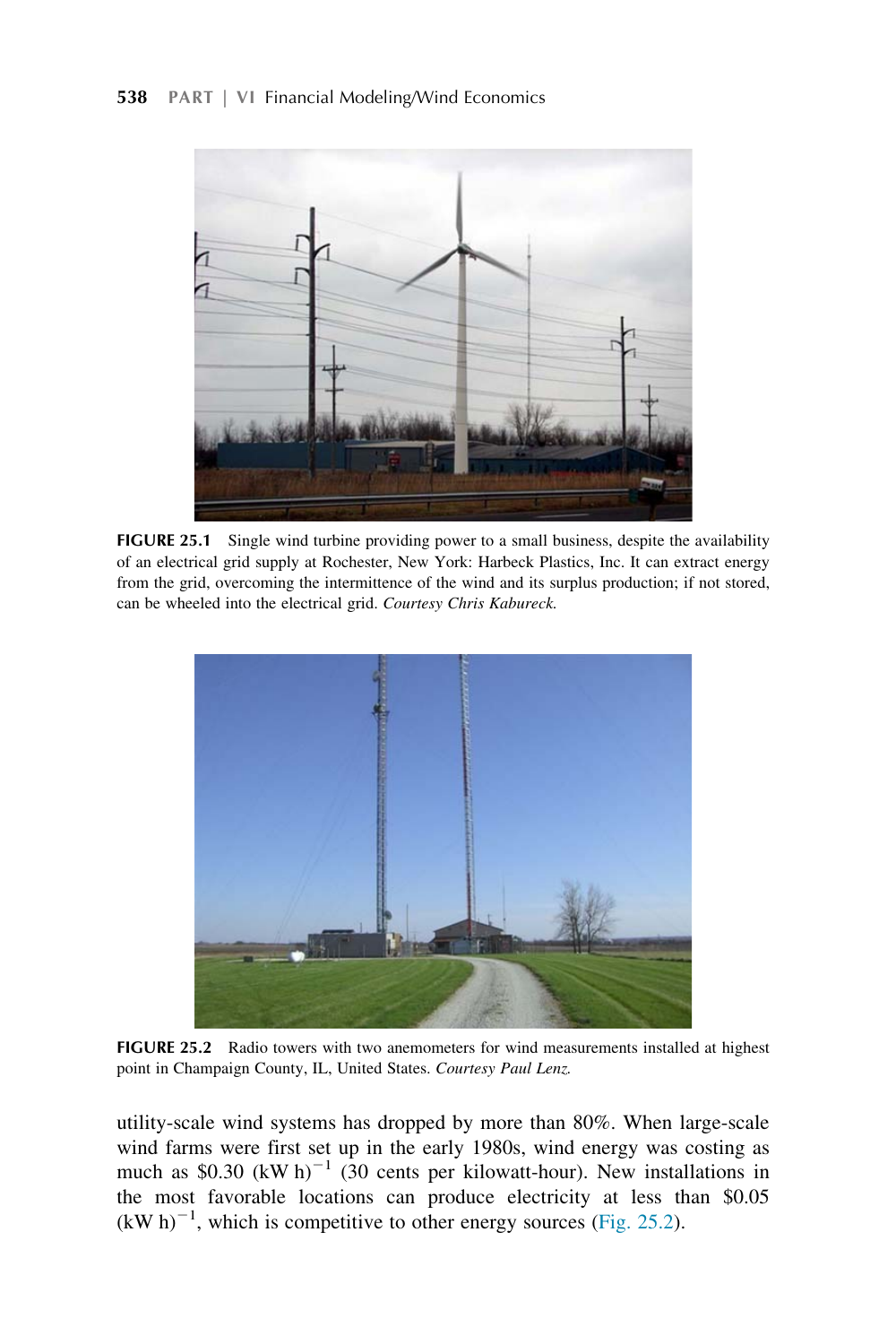Fossil fuels such as petroleum, coal, and natural gas prices are helping to make wind power generation competitive. Even where wind power is still not able to compete head-on with cheaper power sources in some locations, it is getting close.

Continued investment will depend on whether energy prices of other sources will stay high. Developers of wind power installations are looking at a 20-year investment span. If natural gas prices fall over that period, a project that is now profitable could become uncompetitive a few years into the future. The growth is driven by tax incentives, utility demand, falling costs, and improved technology, including taller towers and lighter rotor blades [2, 3].

## 25.3 WIND ENERGY COST ANALYSIS

In generation technologies, the cost of electricity is primarily affected by three main components:

- 1. Capital and investment cost
- 2. Operation and maintenance (O&M) cost
- 3. Fuel cost.

Wind power generation benefits from a fuel cost of zero. Studies of the cost of wind energy and other renewable energy sources could become unreliable because of a lack of understanding of both the technology and the economics involved. Misleading comparisons of costs of different energy technologies are common. The cost of electricity in wind power generation includes the following components:

- 1. Economic depreciation of the capital equipment
- 2. Interest paid on the borrowed capital
- 3. The operation and maintenance cost
- 4. Taxes paid to local and federal authorities
- 5. Government incentives and tax credits
- 6. Royalties paid to landowners
- 7. Payment for electricity used on a standby mode
- 8. Energy storage components, if used.

## 25.4 LEVELIZED COST OF ELECTRICITY

The levelized cost of electricity (LCOE) in electrical energy production can be defined as the present value of the price of the produced electrical energy (usually expressed in units of cents per kilowatt hour), considering the economic life of the plant and the costs incurred in the construction, operation and maintenance, and the fuel costs.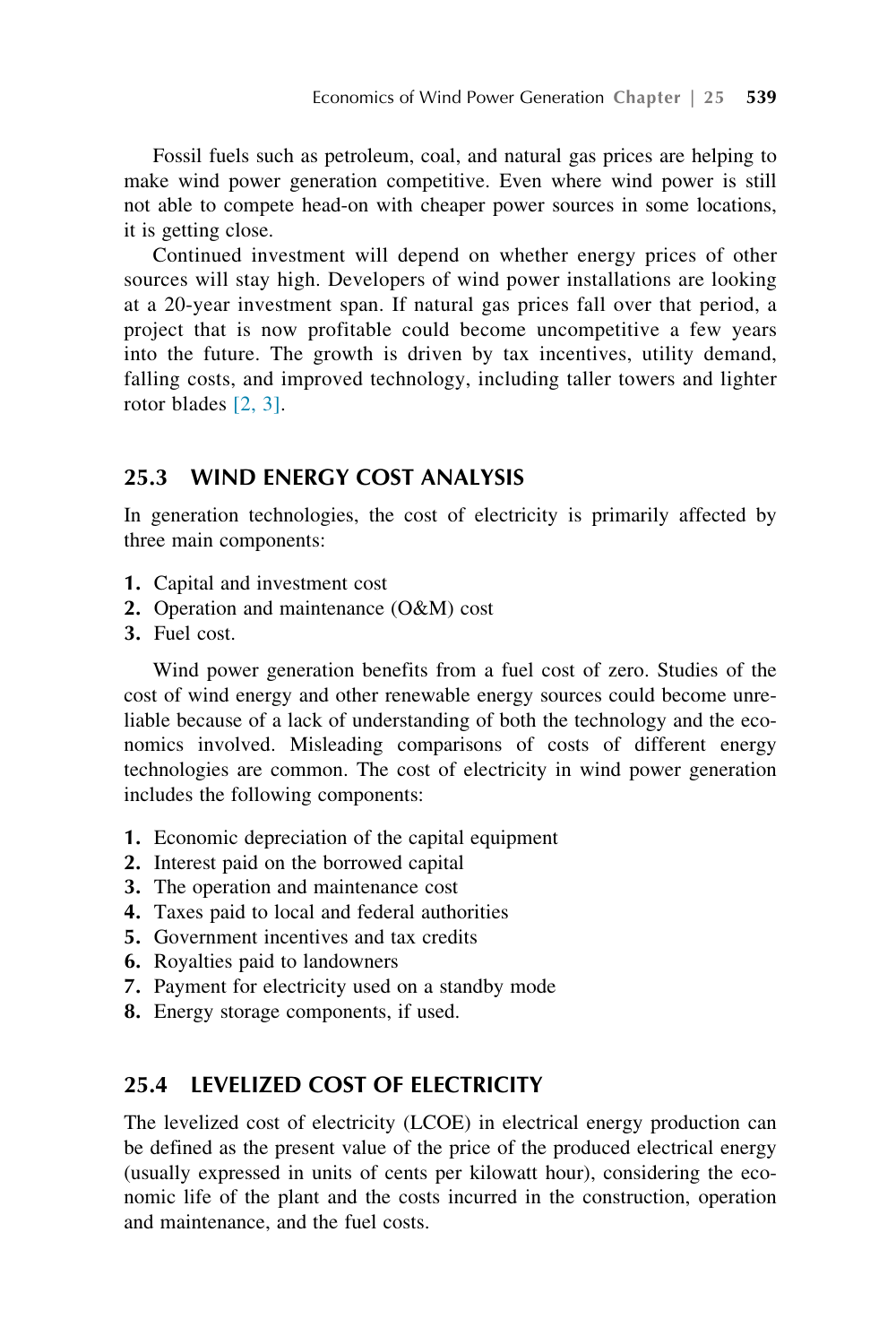The fuel cost is zero in wind power generation, and the wind turbine is factory-assembled and directly delivered to the wind park site, resulting in a short construction time, t. This results in the following form for the LCOE for wind power generation, accounting for the intermittence factor IF, the production tax credit, PTC<sub>t</sub>, the depreciation credit  $D_t$ , the tax levy  $T_t$ , and the royalties or land payments  $R_t$ :

$$
LCOE_{wind} = \frac{\sum_{t=1}^{n} (I_t + O\&M_t - PTC_t - D_t + T_t + R_t)\frac{1}{(1+i)^t}}{\text{IF } \sum_{t=0}^{t=n-1} P_t}
$$
(25.1)

where

| LCOE <sub>wind</sub> | = Generation [cost cents $(kW h)^{-1}$ ]                                         |
|----------------------|----------------------------------------------------------------------------------|
| $I_t$                | $=$ Investment made in year t [\$]                                               |
| $O\&M_t$             | $=$ Operation and maintenance in year t [\$]                                     |
| $\text{PTC}_t$       | $=$ Production tax credit [\$]                                                   |
| $D_t$                | $=$ Depreciation credit [\$]                                                     |
| $T_{t}$              | $=$ Tax levy [\$]                                                                |
| $R_{t}$              | $=$ Royalties or land rents [\$]                                                 |
| IF                   | $=$ Intermittence factor                                                         |
| $P_t$                | = Electrical generation capacity in year t [kW $h$ ]                             |
| $G_{t}$              | = Electrical energy generation in year t [kW h], $G_t = I \mathbf{F} \times P_t$ |
| $\boldsymbol{n}$     | $=$ Duration of the generation period [years]                                    |
| i                    | $=$ Discount rate                                                                |

The present value factor (PVF) is:

$$
PVF = \frac{1}{(1+i)^t} \tag{25.2}
$$

The LCOE is estimated over the lifetime of the energy-generating technology, typically 20 years for wind generators. The discount rate (i) is chosen depending on the cost and the source of the available capital, considering a balance between equity and debt financing and an estimate of the financial risks entailed by the project.

## 25.5 NET PRESENT VALUE

It is advisable to consider the effect of inflation, and consequently using the real interest rate  $r$  instead of just  $i$ . The net present value of a project is the value of all payments, discounted back to the beginning of the investment.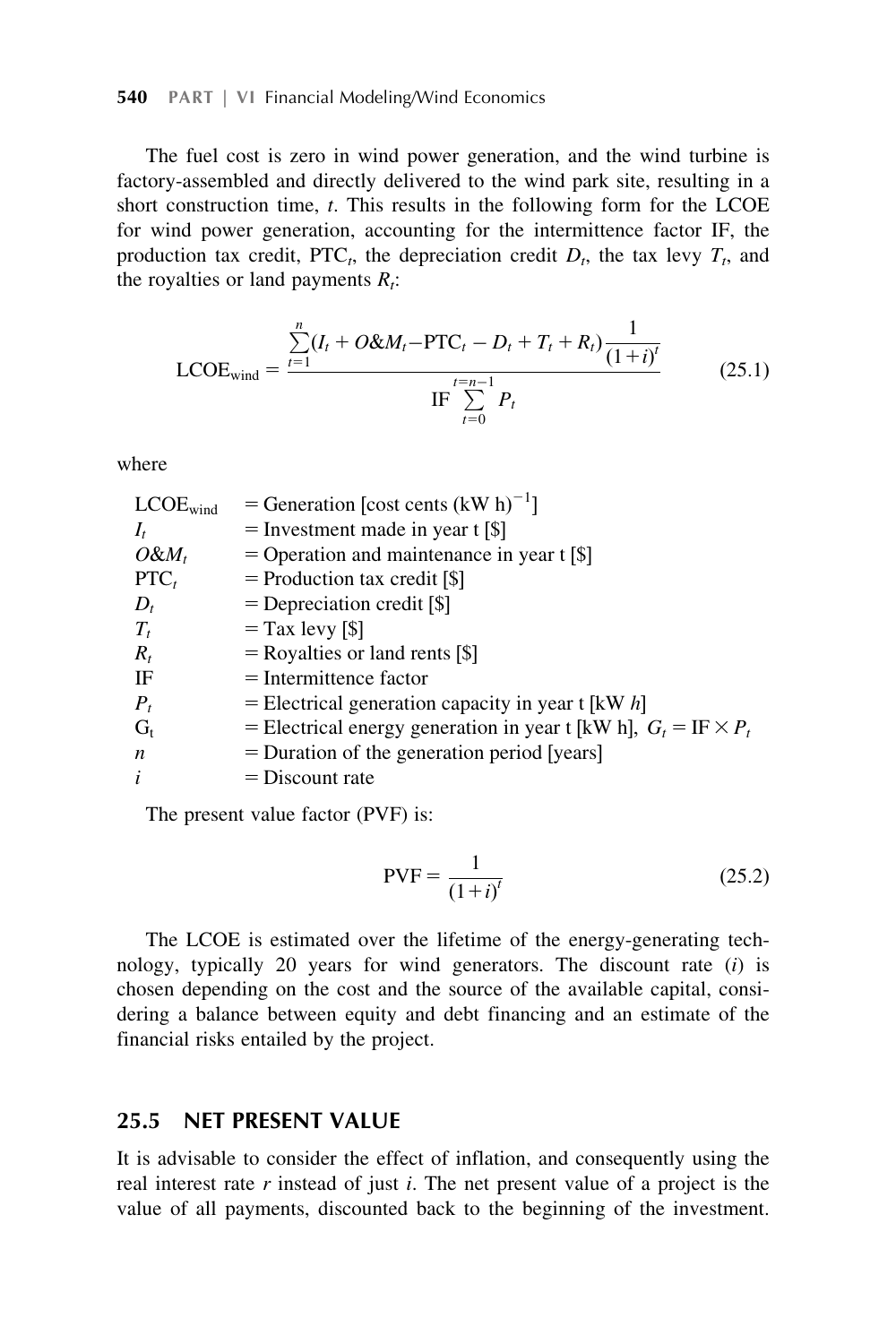For its estimation, the real rate of interest  $r$  defined as the sum of the discount rate  $i$  and the inflation rate  $s$ .

Real rate of interest = Discount rate + Inflation rate  
\n
$$
r = i + s
$$
\n(25.3)

should be used to evaluate the future income and expenditures.

If the net present value is positive, the project has a real rate of return which is larger than the real rate of interest  $r$ . If the net present value is negative, the project has an unsustainable rate of return. The net present value is computed by taking the first yearly payment and dividing it by  $(1 + r)$ . The next payment is then divided by  $(1 + r)^2$ , the third payment by  $(1 + r)^3$ , and the *n*th payment by  $(1 + r)^n$ . Those terms are added together to the initial investment to estimate the net present value:

Net present value = 
$$
\frac{P_1}{(1+r)^1} + \frac{P_2}{(1+r)^2} + \dots + \frac{P_n}{(1+r)^n}
$$
 (25.4)

The electricity cost per kilowatt hour is calculated by first estimating the sum of the total investment and the discounted value of operation and maintenance costs in all years. The income from the electricity sales is subtracted from all nonzero amounts of payments at each year of the project period.

Depreciation is used in accounting, economics, and finance to spread the cost of an asset over the span of its productive life span. Depreciation is the reduction in the value of an asset or good due to usage, passage of time, wear and tear, technological outdating or obsolescence, depletion, inadequacy, rot, rust, decay, or other similar factors. Tax depreciation or accounting depreciation is sometimes confused with economic depreciation.

#### 25.6 STRAIGHT LINE DEPRECIATION

Straight line depreciation is the simplest and most often used method in which we can estimate the real value of the asset at the end of the period during which it will be used to generate revenues, or its economic life. It will expense a portion of the original cost in equal increments over the period. The real value is an estimate of the value of the asset or good at the time it will be replaced, sold, or disposed of. It may be zero or even negative. Accordingly:

Annual depreciation expense = 
$$
\frac{\text{Original cost} - \text{Real value}}{\text{Life span}} \begin{bmatrix} \frac{\$}{a} \end{bmatrix}
$$
 (25.5)

where a refers to annum or year.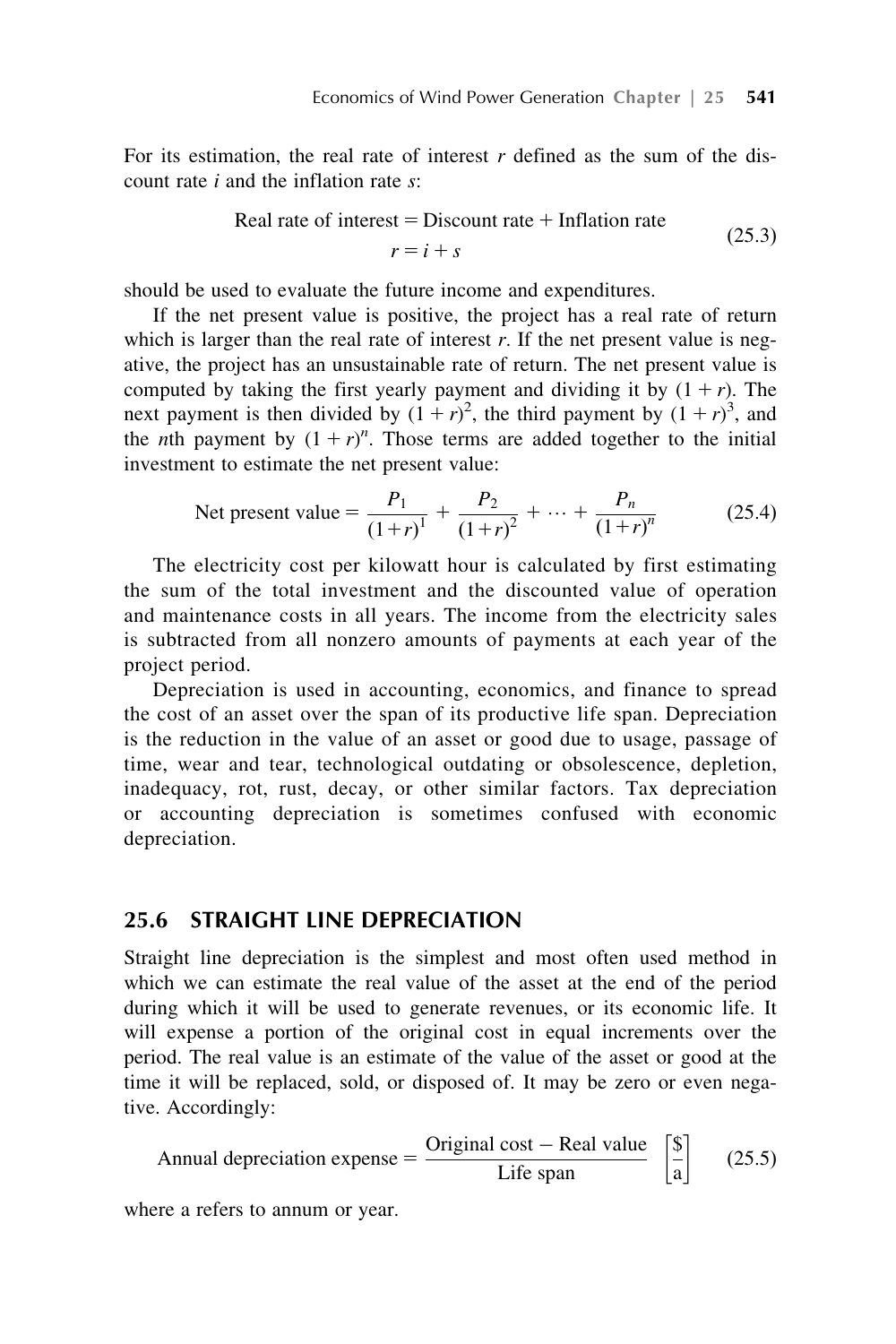#### 25.7 PRICE AND COST CONCEPTS

The words "cost" and "price" are sometimes mistakenly used as synonyms. The price of a product is determined by supply and demand for the product. Some people assume that the price of a product is somehow a result of adding a normal or reasonable profit to a cost, which is not necessarily the case unless it is applied to a government-managed monopoly. A factor that is a function of the scarcity of wind resources at a given location, as well as the taxes paid, could be accounted for; thus:

Price = Capital cost + Profit + Taxes + Installation cost + Fuel +  $0\&M$ 2 Government incentives and tax credits  $+ f$ (scarcity)

 $(25.6)$ 

#### 25.8 WIND TURBINES PRICES

Wind turbine prices may vary due to the transportation costs, different tower heights, rotor diameters, generators capacities, and the grid connection costs. Some of the manufacturers' deliveries are complete turnkey projects including planning, turbine nacelles, rotor blades, towers, foundations, transformers, switchgear, and other installation costs including road building and power lines. The manufacturer sales figures also include service and sales of spare parts.

The manufacturers' sales include licensing income, but the corresponding rated power in units of megawatts is not registered in the company's accounts. Sales may vary significantly between markets for high-wind resources turbines and low-wind resources turbines. The prices of different types of turbines are different. The patterns of sales, types of turbines, and types of contracts vary significantly from year to year and depend on the different locations and markets. A reasonable approach is to obtain the prices from the price lists and to consider the price in units of dollars per square meter of rotor swept area.

The operation and maintenance cost can be estimated as either a fixed amount per year or a percentage of the cost of the turbine. This could also include a service contract with the wind turbine manufacturer.

#### 25.9 INTERMITTENCE FACTOR

The intermittence factor (IF), similar to the capacity factor (CF) for an energy-generating technology is equal to the ratio of the actual annual energy production to the rated maximum energy production, if the generator were running at its rated electrical power all year.

IF = 
$$
\frac{\text{Actual annual energy production}}{\text{Rated maximum energy production}}
$$
 (25.7)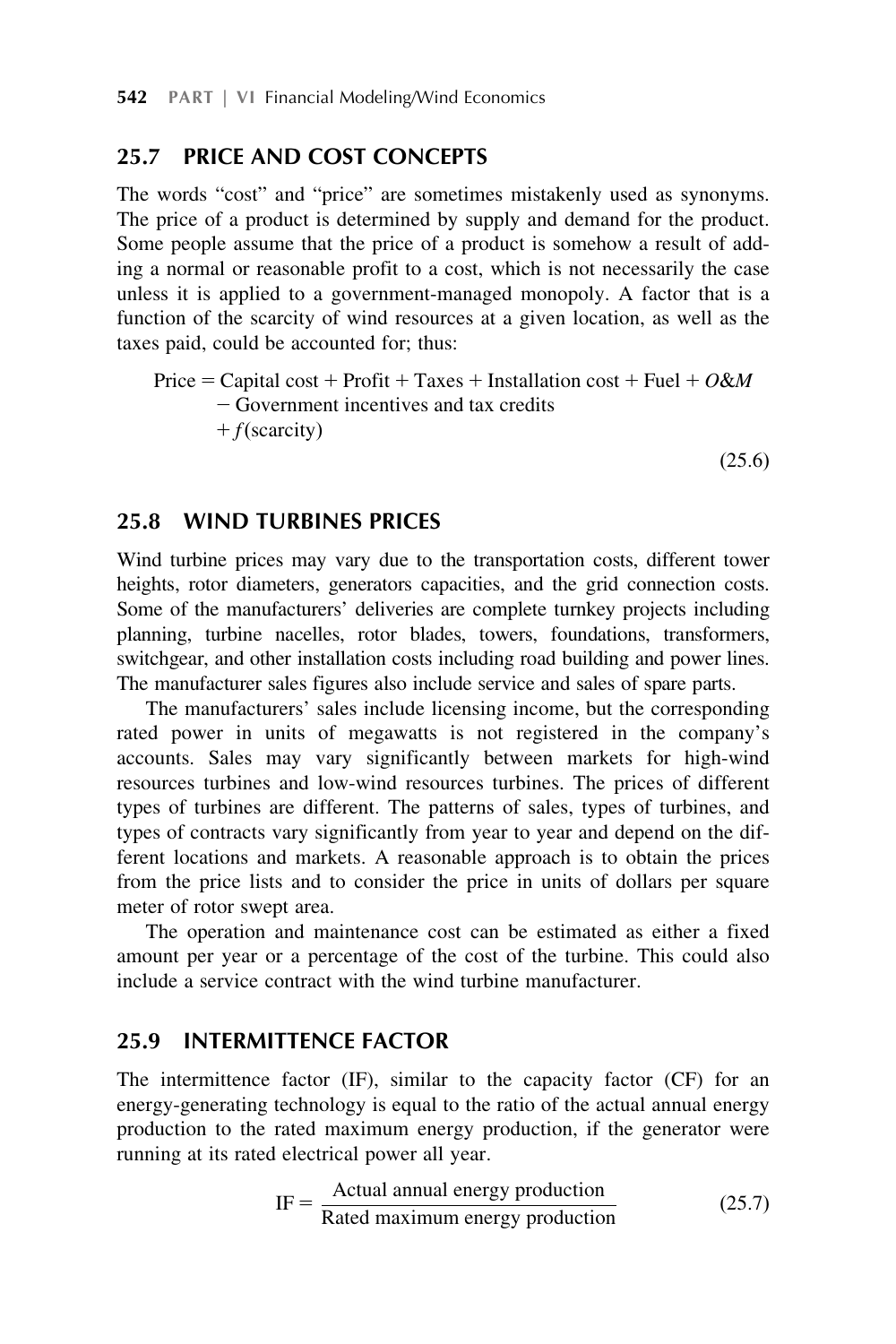Depending on the wind statistics for a particular site, the practical intermittence factor for an onshore wind turbine is in the range of  $25\% - 40\%$ 

## 25.10 LAND RENTS, ROYALTIES, AND PROJECT PROFITABILITY

In wind energy production, the land rents or royalties depend on the profitability of a project and not vice versa.

$$
Royalties = f(Profitability)
$$
 (25.8)

The compensation, land rents, or royalties paid to landowners where the turbines are located is sometimes treated as a cost of wind energy. In fact, it is only a minor share of the compensation which is a cost of the loss of crop on the area that can no longer be farmed; a possible nuisance compensation since the farmer has to make extra turns when plowing the fields underneath the wind turbines and he must be compensated for soil compaction and the damage to tiling from the heavy equipment access to the turbine site.

If the compensation exceeds what is paid to install a power line tower, the excess is an income transfer. It is not a cost to society, but is a transfer of income or profits from the wind turbine operator to the landowner. Such a profit transfer is called a land rent by economists. A rent payment does not transfer real resources from one use to another.

There is no standard compensation for placing a wind turbine on agricultural land. It depends on the quality of the site, the availability of the wind, and the grid access nearby. A landowner can bargain for a high compensation in a good location, since the turbine operator can afford to pay it due to the profitability of the site. If the site has low wind speed, and high installation costs, the compensation will be estimated closer to the nuisance value of the turbine.

#### 25.11 PROJECT LIFETIME

The figure used for the design lifetime of a typical wind turbine is 20 years. It used to be a 30-year lifetime. With the low turbulence of offshore wind conditions leading to lower vibrations and fatigue stresses, it is likely that the turbines can last longer, from 25 to 30 years, provided that corrosion from salty conditions can be controlled. Offshore foundations for oil installations are designed to last 50 years, and it may be possible to consider two generations of turbines to be built on the same foundations, with an overhaul repair at the midlife point after 25 years.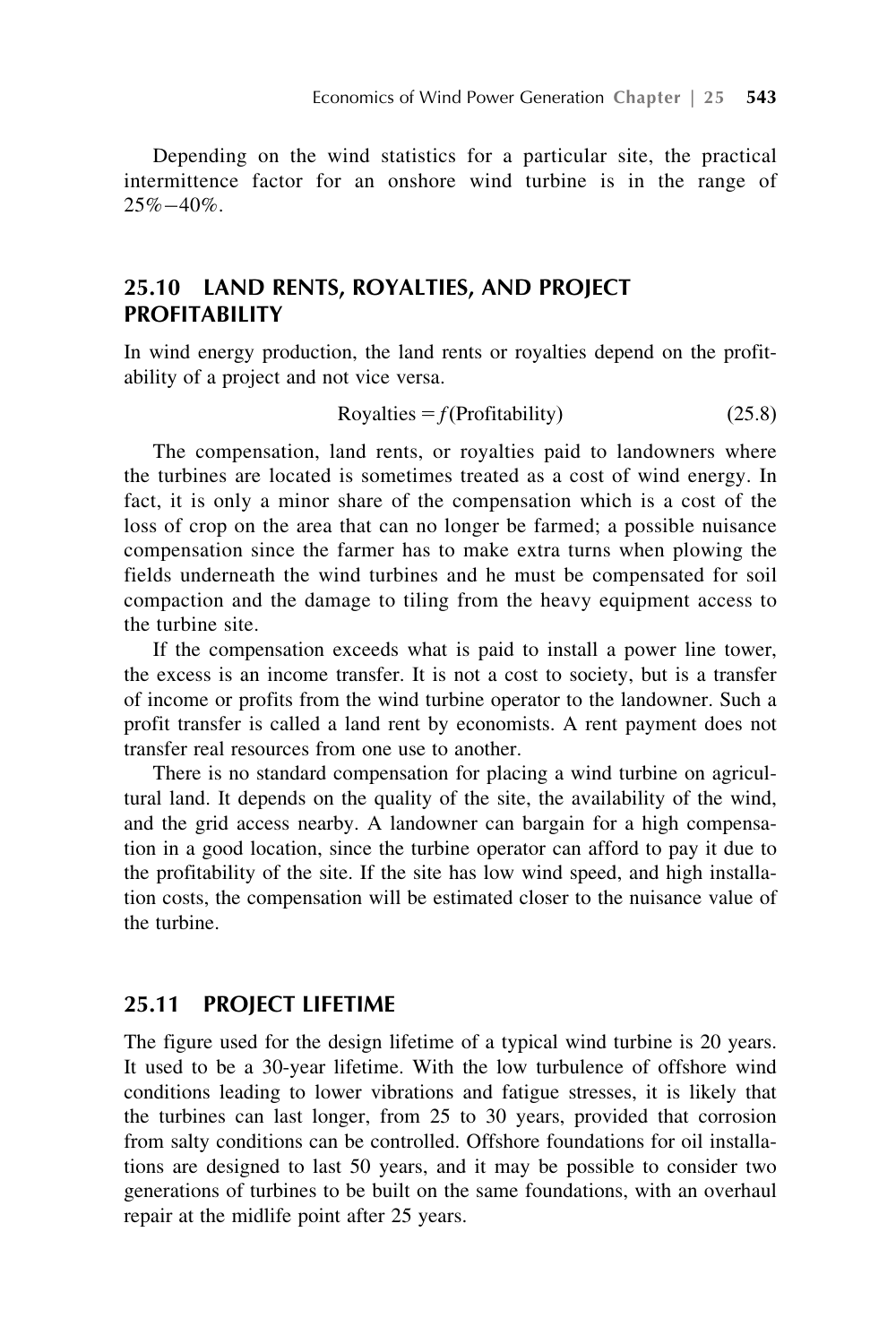# 25.12 BENCHMARK WIND TURBINE PRESENT VALUE COST ANALYSIS

An attempt is made at the estimation of a present value cost analysis for the cost of electricity over 20 years' turbine project duration. A benchmark problem is first presented that could be later modified to accommodate other factors, such as the PTC, depreciation, and taxes [8].

## 25.12.1 Investment

Expected lifetime  $= 20$  a. Turbine rated power: 600 kW. Turbine cost: \$450 000 Installation costs: 30% of turbine price =  $$450,000 \times 0.30 = $135,000$ Total turbine  $cost =$ Turbine  $cost +$ Installation cost

$$
= $450\,000 + $135\,000
$$
  
= \$585\,000

## 25.12.2 Payments

The payments, including the initial payment, are used to calculate the net present value and the real rate of return over 20 years' project lifetime since this is the main economic aspect of the analysis. The tax payments and credits and the depreciation credits are not considered for simplification but could be added for a more detailed analysis later. We consider that the capital is in the form of available invested funds: if the capital cost is all borrowed funds, then the interest payment on the loan or the bonds must be accounted for.

Operation and maintenance:  $1.5\%$  of turbine price  $= 0.015 \times 450\,000 =$  $6750$  [\$  $a^{-1}$ ].

Total expenditure  $=$  Total turbine cost  $+$  Operation and maintenance cost over expected lifetime

$$
= $585\,000 + $6\,750\,a^{-1} \times 20\,a
$$
  
= \$585\,000 + \$135\,000  
= \$720\,000

## 25.12.3 Current Income and Expenditures per Year

Intermittence factor:  $28.54\% = 0.2854$ . Energy produced in a year:  $600 \times 365 \times 24 \times 0.2854 = 1,500,000 \text{ kW h a}^{-1}$ . Price of electricity =  $$0.05$  kW h<sup>-1</sup>.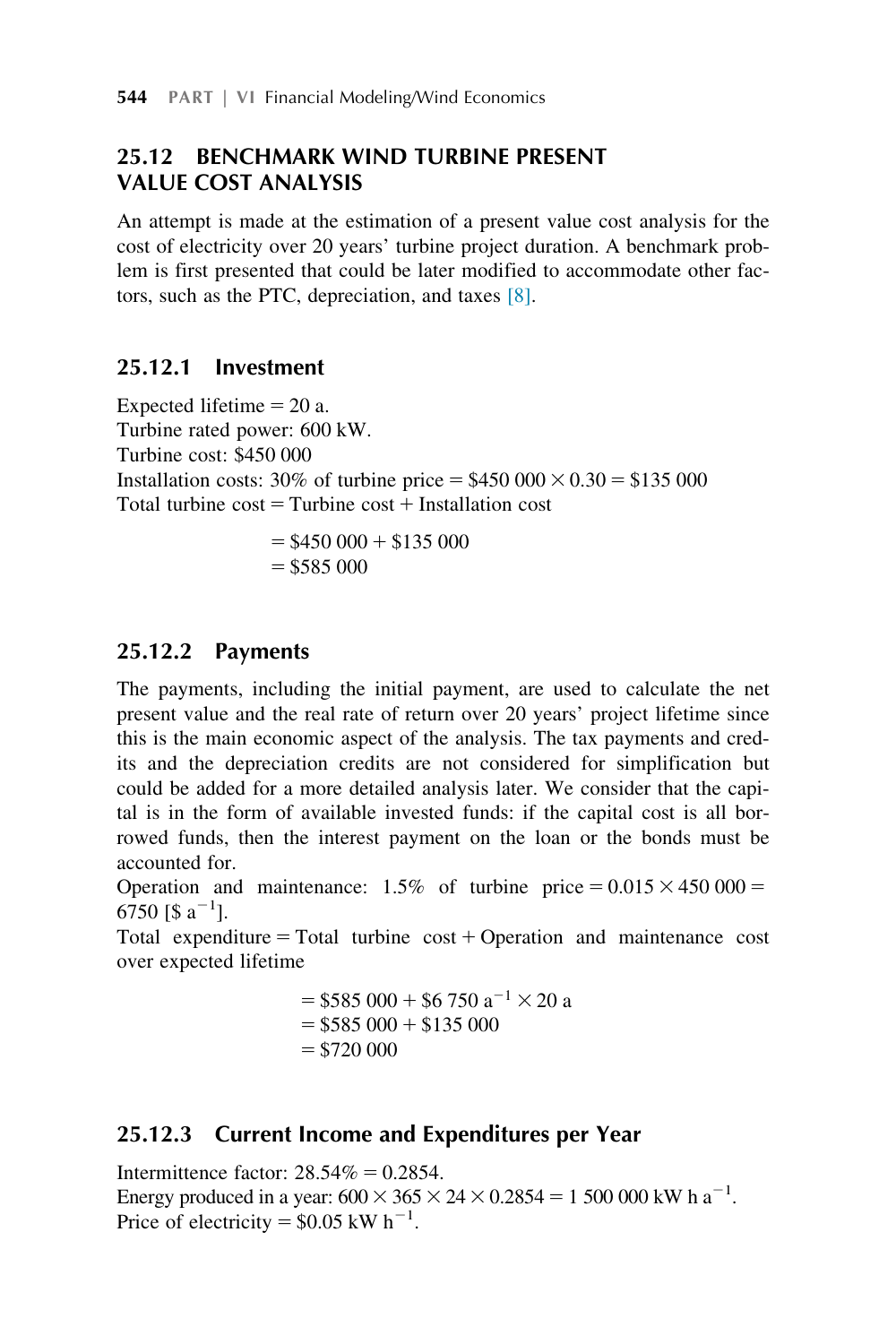Gross yearly income from electricity sale:  $1500000 \text{ kW h a}^{-1}$  at \$0.05  $(kW h)^{-1} = 1500\,000 \times 0.05 = $75\,000 \text{ a}^{-1}.$ 

Net income stream per year:  $$75\,000 - $6750 = $68\,250 \text{ a}^{-1}$ .

One can construct Table 25.1 over the 20 years' useful lifetime of the turbine.

#### TABLE 25.1 Benchmark Present Value Calculation for a 0.6 MW Rated Power Wind Turbine

| Number<br>of Years | Expenditures/\$ | Gross<br>Income<br>Stream/\$ | <b>Net</b><br>Income<br>Stream/\$ | Present<br>Value<br>Factor<br>$1/(1+r)^n$<br>$r = 0.05$ | <b>Net</b><br>Present<br>Value of<br>Income<br>Stream/\$ |
|--------------------|-----------------|------------------------------|-----------------------------------|---------------------------------------------------------|----------------------------------------------------------|
| $\overline{0}$     | $-585000$       |                              |                                   |                                                         |                                                          |
| $\mathbf{1}$       | $-6750$         | 75 000                       | 68 250                            | 0.9524                                                  | 65 000                                                   |
| $\overline{2}$     | $-6750$         | 75 000                       | 68 250                            | 0.9070                                                  | 61 903                                                   |
| 3                  | $-6750$         | 75 000                       | 68 250                            | 0.8638                                                  | 58 957                                                   |
| $\overline{4}$     | $-6750$         | 75 000                       | 68 250                            | 0.8227                                                  | 56 149                                                   |
| 5                  | $-6750$         | 75 000                       | 68 250                            | 0.7835                                                  | 53 475                                                   |
| 6                  | $-6750$         | 75 000                       | 68 250                            | 0.7462                                                  | 50 929                                                   |
| $\overline{7}$     | $-6750$         | 75 000                       | 68 250                            | 0.7107                                                  | 48 504                                                   |
| 8                  | $-6750$         | 75 000                       | 68 250                            | 0.6768                                                  | 46 194                                                   |
| 9                  | $-6750$         | 75 000                       | 68 250                            | 0.6446                                                  | 43 995                                                   |
| 10                 | $-6750$         | 75 000                       | 68 250                            | 0.6139                                                  | 41 899                                                   |
| 11                 | $-6750$         | 75 000                       | 68 250                            | 0.5847                                                  | 39 904                                                   |
| 12                 | $-6750$         | 75 000                       | 68 250                            | 0.5568                                                  | 38 004                                                   |
| 13                 | $-6750$         | 75 000                       | 68 250                            | 0.5303                                                  | 36 194                                                   |
| 14                 | $-6750$         | 75 000                       | 68 250                            | 0.5051                                                  | 34 471                                                   |
| 15                 | $-6750$         | 75 000                       | 68 250                            | 0.4810                                                  | 32 829                                                   |
| 16                 | $-6750$         | 75 000                       | 68 250                            | 0.4581                                                  | 31 266                                                   |
| 17                 | $-6750$         | 75 000                       | 68 250                            | 0.4363                                                  | 29777                                                    |
| 18                 | $-6750$         | 75 000                       | 68 250                            | 0.4155                                                  | 28 3 5 9                                                 |
| 19                 | $-6750$         | 75 000                       | 68 250                            | 0.3957                                                  | 27 009                                                   |
| 20                 | $-6750$         | 75 000                       | 68 250                            | 0.3769                                                  | 25723                                                    |
| Total              | $-720000$       | 1 500 000                    | 1 3 6 5 0 0 0                     |                                                         | 850 531.5                                                |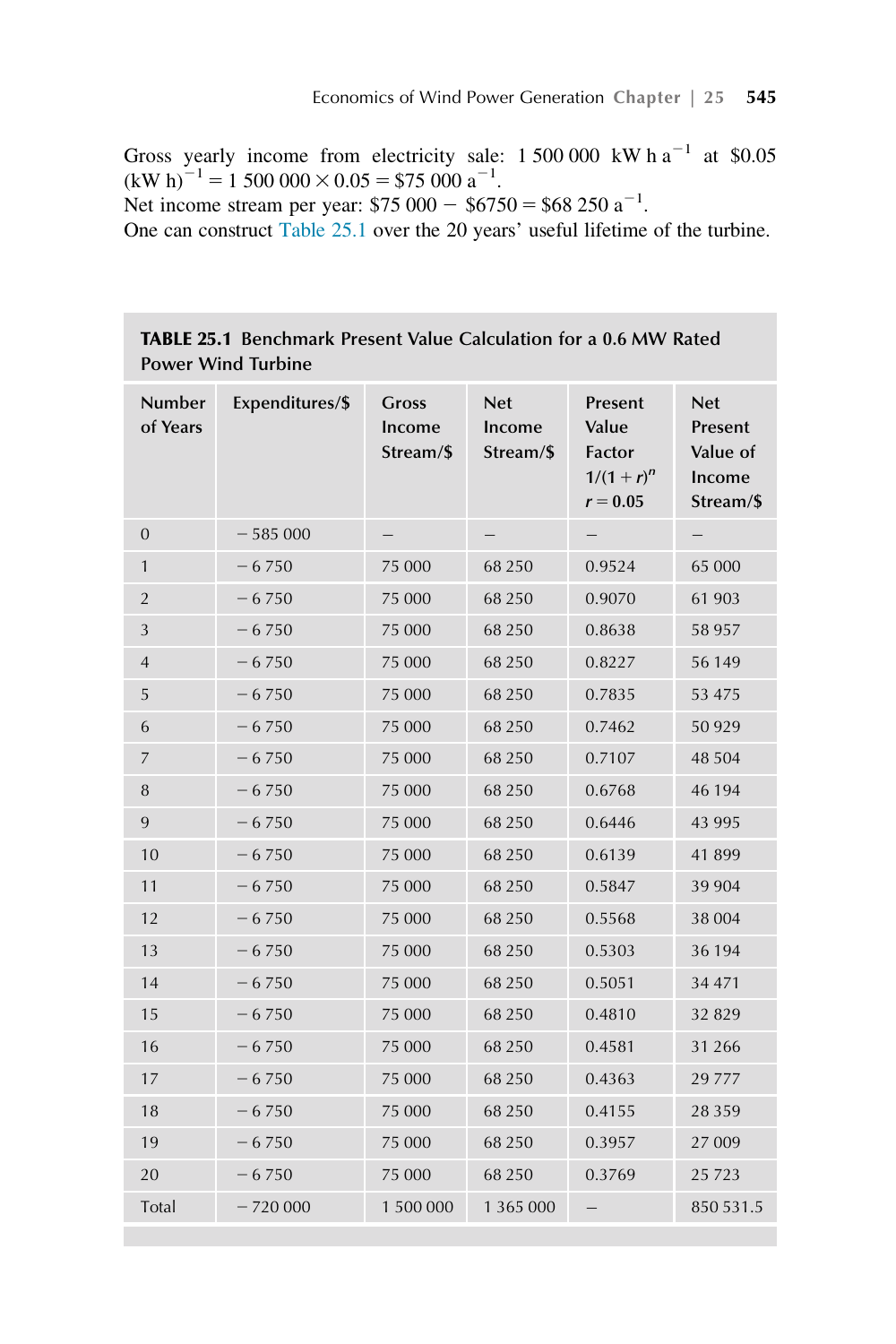From the table the net present value of income stream at  $r = 5\%$  a<sup>-1</sup> real rate of interest: \$850 531.5.

Yearly net real rate of return  $=$  Net present value of income stream  $\cdot \frac{1}{\text{Project 1}}$ Project lifetime  $=$  (\$850 531/\$585 000)/20 a  $= 0.072695$  $= 7.27\% \text{ a}^{-1}$ 

Present value of electricity per kW h =  $\frac{\text{Net present value of income stream}}{\frac{1}{2} + \frac{1}{2} + \frac{1}{2}}$ Yearly energy production Project lifetime

> $= $0.02835/kW$  h  $= 2.84$  cents/kW h

# 25.13 INCENTIVES AND SUBSIDIES

# 25.13.1 Production Tax Credit (PTC)

In a measure taken by the US Congress a federal policy for promoting the development of renewable energy was initiated. The PTC provided initially a  $$0.015 \text{ kW h}^{-1}$  (1.5 cents per kilowatt-hour) benefit for the first 10 years of a renewable energy facility's operation. Originally enacted in 1992 the PTC has been renewed and expanded numerous times (Fig. 25.3). The USA FY16 Omnibus Appropriation Bill included a 5-year extension and phasedown of the PTC and the option to elect the Investment Tax Credit (ITC) for wind energy. The tax credits, extended through 2019, are phased-down by 20 percent each year beginning in 2017.

# 25.13.2 Investment Tax Credit (ITC)

Renewable energy facilities placed in service after 2008 and commencing construction prior to 2015 (or 2020 for wind facilities) may elect to make an irrevocable election to claim the investment tax credit (ITC) in lieu of the PTC. Projects that begun construction in 2015 and 2016 are eligible for a full 30 percent ITC, for 2017 a 24 percent, for 2018 an 18 percent, and for 2019 a 12 percent ITC. Wind facilities making such an election will have the ITC amount reduced by the same phase-down specified above for facilities commencing construction in 2017, 2018, or 2019. The Consolidated Appropriations Act 2016 (H.R. 2029 Section 301) extended both the PTC and permission for PTC-eligible facilities to claim the ITC in lieu of the PTC through the end of 2016 (and the end of 2019 for wind facilities) (Fig. 25.3).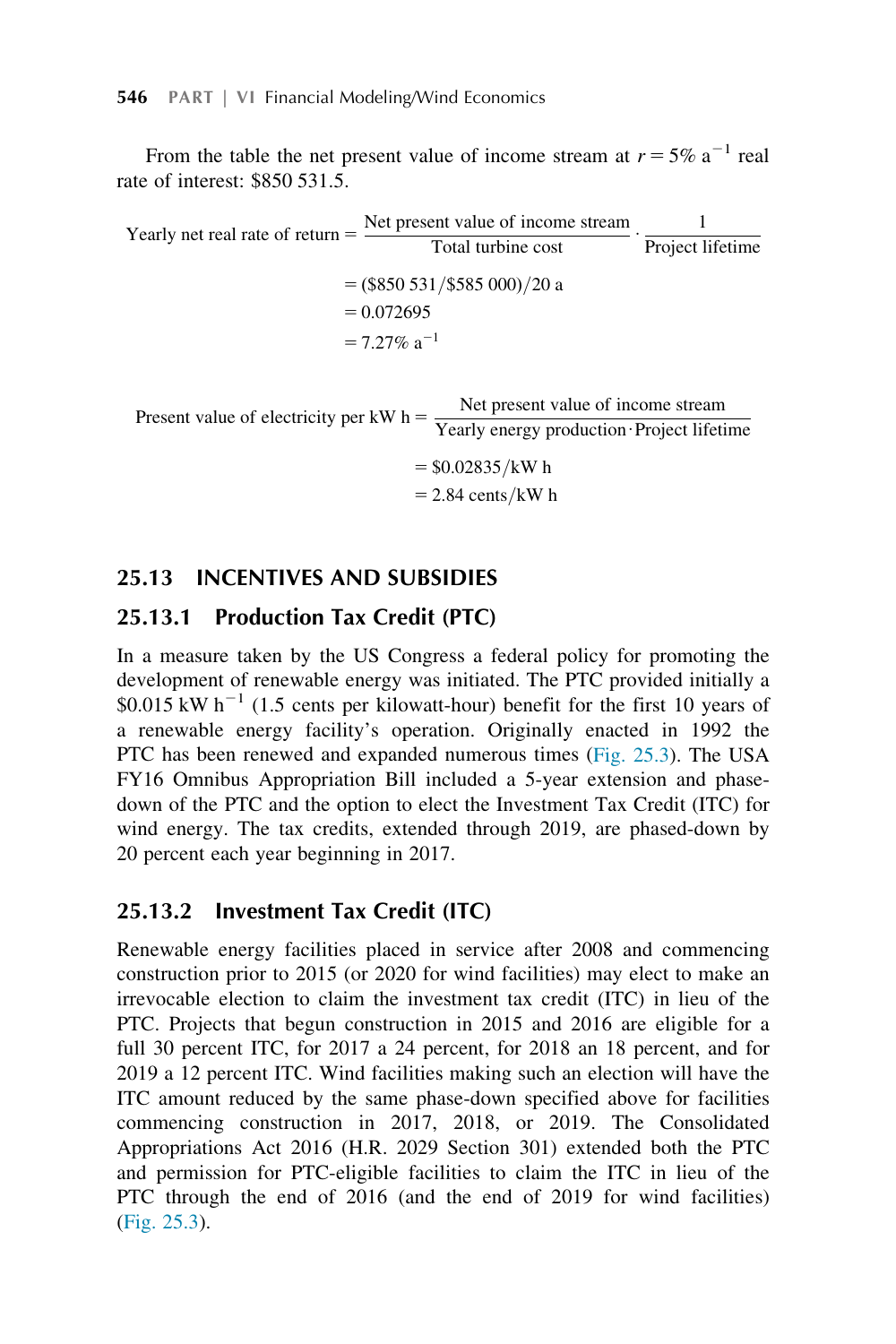

FIGURE 25.3 The effect of the PTC on the installed wind power capacity in the United States. A 93%, 73%, and 77% drops occurred in 2000, 2002, and 2004, respectively, upon temporary expiration then restarting of PTC. Source: American Wind Energy Association (AWEA).

## 25.13.3 Renewable Energy Production Incentive (REPI)

An incentive similar to the PTC is made available to public utilities, which do not pay taxes and therefore cannot benefit from a tax credit. The incentive is called the renewable energy production incentive (REPI) and it consists of a direct payment to a public utility installing a wind plant that is equal to the PTC at  $$0.015 \text{ kW h}^{-1}$  (1.5 cents per kilowatt-hour) adjusted for inflation. Since the REPI involves the actual spending of federal funds, money must be "appropriated" or voted for it annually by the US Congress. It is sometimes difficult to obtain full funding for REPI because of competing federal spending priorities.

The American Wind Energy Association (AWEA) estimates that the investment in renewable systems could fall by as much as 50% without the PTC in place. This would wreak havoc with the energy investment cycle and all but shut many projects down. Losing the PTC would strangle the vendor base disrupt the work force and curtail future output.

Combined with a growing number of states that have adopted renewable electricity standards, the PTC has been a major driver of wind power development over the last years. Unfortunately the "on-again/off-again" status that has historically been associated with the PTC contributes to a boom-bust cycle of development that plagues the wind industry. The cycle begins with the wind industry experiencing strong growth in development around the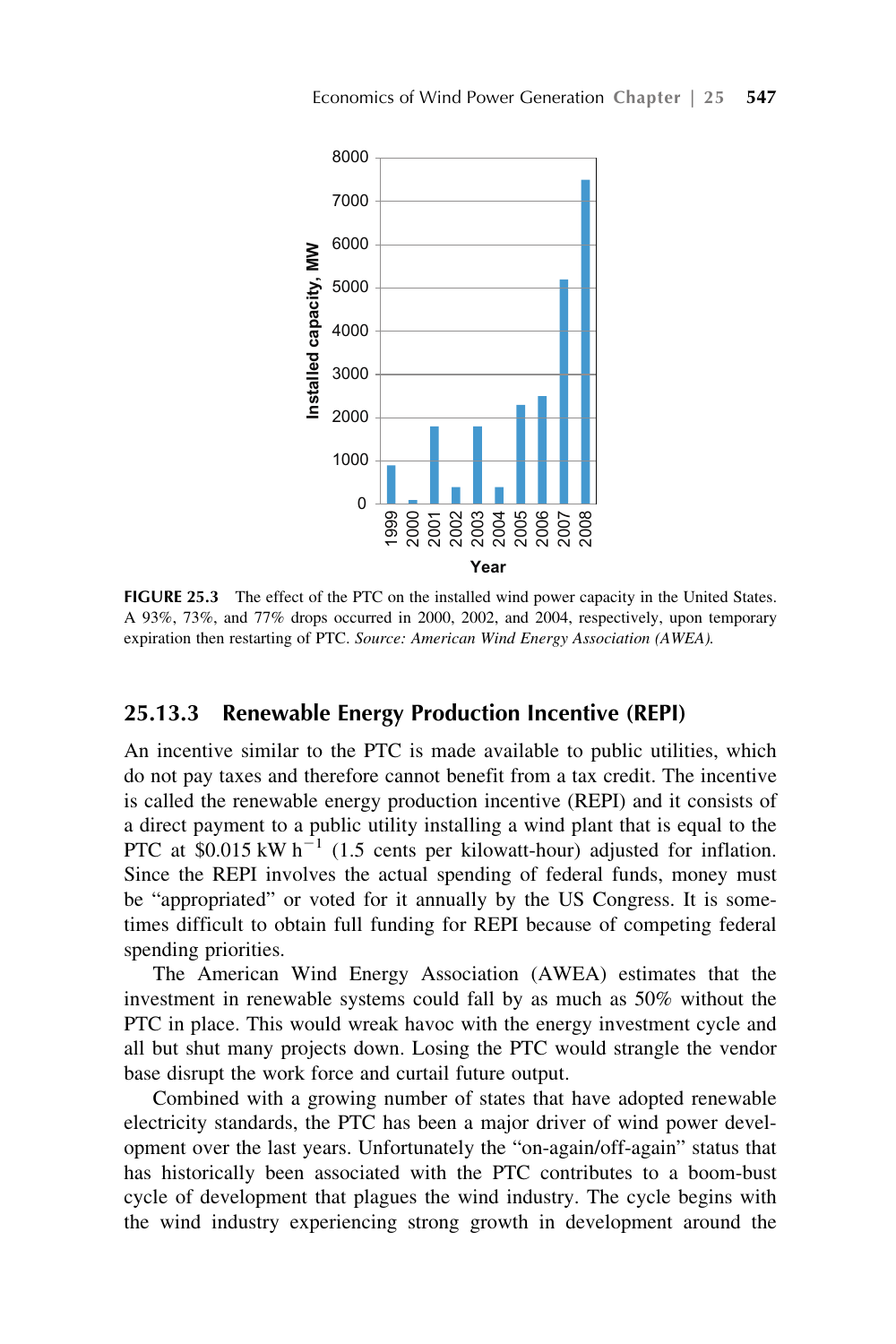country during the years leading up to the PTC's expiration. Lapses in the PTC then cause a dramatic slowdown in the implementation of planned wind projects. When the PTC is restored the wind power industry takes time to regain its footing and then experiences strong growth until the tax credits expire.

Extending the PTC allows the wind industry to continue building on previous years' momentum but it is insufficient for sustaining the long-term growth of renewable energy. The planning and permitting process for new wind facilities can take up to 2 years or longer to complete. As a result many renewable energy developers that depend on the PTC to improve a facility's cost effectiveness may hesitate to start a new project due to the uncertainty that the credit will still be available to them when the project is completed.

## 25.14 WIND TURBINE PRESENT VALUE COST ANALYSIS ACCOUNTING FOR THE PTC

We modify the calculation scheme for the benchmark problem to study the effect of the PTC on the present value of the produced electrical energy.

## 25.14.1 Payments

Installation costs: 30% of turbine price =  $$45\,000 \times 0.30 = $135\,000$ . Total turbine  $\cos t =$  Turbine  $\cos t +$  Installation cost.

$$
= $450\,000 + $135\,000
$$
  
= \$585\,000

Operation and maintenance:  $1.5\%$  of turbine price = \$.015  $\times$  450 000 =  $\sin 50$  a<sup>-1</sup>.

Total expenditure  $=$  Total turbine cost  $+$  Operation and maintenance cost over expected lifetime.

$$
= $585\,000 + $6\,750\,a^{-1} \times 20\,a
$$
  
= \$585\,000 + \$135\,000  
= \$720\,000

#### 25.14.2 Current Income and Expenditures per Year

Intermittence factor  $(28.54\%) = 0.2854$ . Energy produced in a year:  $600 \times 365 \times 24 \times 0.2854 = 1,500,000 \text{ kW h a}^{-1}$ . Gross yearly income from electricity sale:  $1500000 \text{ kW} \text{h} \text{a}^{-1}$  at \$0.05  $(kW h)^{-1} = 1500 000 \times 0.05 = $75 000 a^{-1}.$ Yearly income from PTC of 1.5 cents  $(kW h)^{-1} = 1500000 \times 0.015 =$ \$22 500  $a^{-1}$  (over first 10 years of project).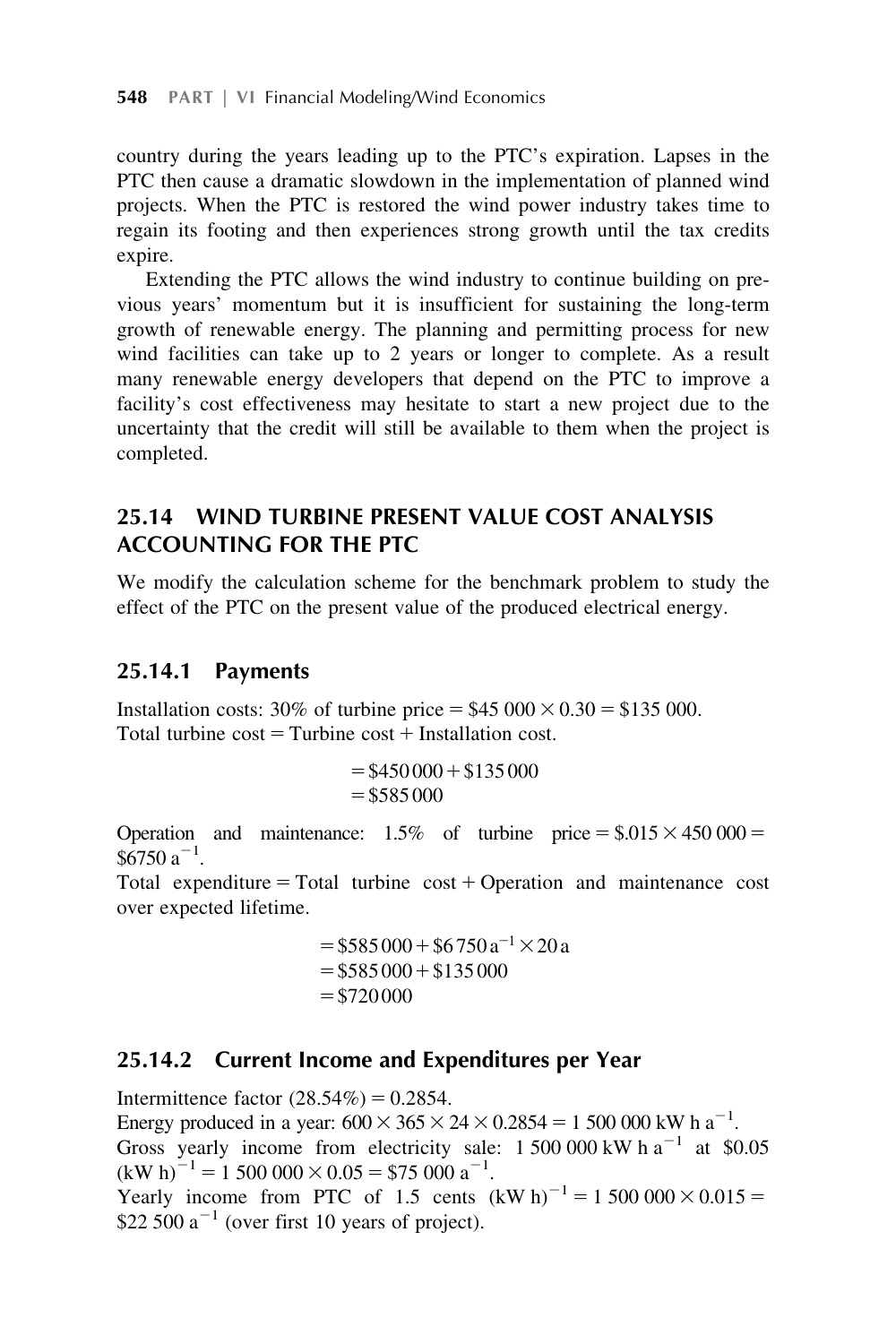| Year n         | Expenditures/\$ | Gross<br>Income<br>Stream/\$ | PTC/\$  | <b>Net</b><br>Income<br>Stream/\$ | <b>Present Value</b><br>Factor<br>$1/(1+r)^n r = 0.05$ | <b>Net</b><br>Present<br>Value of<br>Income<br>Stream/\$ |
|----------------|-----------------|------------------------------|---------|-----------------------------------|--------------------------------------------------------|----------------------------------------------------------|
| $\mathbf{0}$   | $-585000$       |                              |         | -                                 | $\overline{\phantom{0}}$                               | $\overline{\phantom{0}}$                                 |
| $\mathbf{1}$   | $-6750$         | 75 000                       | 22 500  | 90 750                            | 0.9524                                                 | 86 430                                                   |
| $\overline{2}$ | $-6750$         | 75 000                       | 22 500  | 90 750                            | 0.9070                                                 | 82 310                                                   |
| 3              | $-6750$         | 75 000                       | 22 500  | 90 750                            | 0.8638                                                 | 78 3 90                                                  |
| $\overline{4}$ | $-6750$         | 75 000                       | 22 500  | 90 750                            | 0.8227                                                 | 74 660                                                   |
| 5              | $-6750$         | 75 000                       | 22 500  | 90 750                            | 0.7835                                                 | 71 103                                                   |
| 6              | $-6750$         | 75 000                       | 22 500  | 90 750                            | 0.7462                                                 | 67718                                                    |
| 7              | $-6750$         | 75 000                       | 22 500  | 90 750                            | 0.7107                                                 | 64 4 9 6                                                 |
| 8              | $-6750$         | 75 000                       | 22 500  | 90 750                            | 0.6768                                                 | 61 420                                                   |
| 9              | $-6750$         | 75 000                       | 22 500  | 90 750                            | 0.6446                                                 | 58 497                                                   |
| 10             | $-6750$         | 75 000                       | 22 500  | 90 750                            | 0.6139                                                 | 55 711                                                   |
| 11             | $-6750$         | 75 000                       |         | 68 250                            | 0.5847                                                 | 39 904                                                   |
| 12             | $-6750$         | 75 000                       |         | 68 250                            | 0.5568                                                 | 38 004                                                   |
| 13             | $-6750$         | 75 000                       |         | 68 250                            | 0.5303                                                 | 36 194                                                   |
| 14             | $-6750$         | 75 000                       |         | 68 250                            | 0.5051                                                 | 34 471                                                   |
| 15             | $-6750$         | 75 000                       |         | 68 250                            | 0.4810                                                 | 32 829                                                   |
| 16             | $-6750$         | 75 000                       |         | 68 250                            | 0.4581                                                 | 31 266                                                   |
| 17             | $-6750$         | 75 000                       |         | 68 250                            | 0.4363                                                 | 29 777                                                   |
| 18             | $-6750$         | 75 000                       |         | 68 250                            | 0.4155                                                 | 28 3 5 9                                                 |
| 19             | $-6750$         | 75 000                       |         | 68 250                            | 0.3957                                                 | 27 009                                                   |
| 20             | $-6750$         | 75 000                       |         | 68 250                            | 0.3769                                                 | 25 7 23                                                  |
| Total          | $-720000$       | 1 500 000                    | 225 000 | 1 590 000                         |                                                        | 1 0 2 4 2 7 1                                            |

#### TABLE 25.2 Benchmark Present Value Calculation for a 0.6 MW Rated Power Wind Turbine Accounting for the PTC Incentive

Net income stream per year (first 10 years):  $$75\,000 - $6750 + 22\,500 =$  $$90\,750\mathrm{a}^{-1}$ .

Net income stream per year (next 10 years):  $$75\,000 - $6750 = $68\,250 \text{ a}^{-1}$ (Table 25.2).

The PTC pays fully 225 000/585 000 = 0.3846 or 38.46% of the initial cost of the turbine.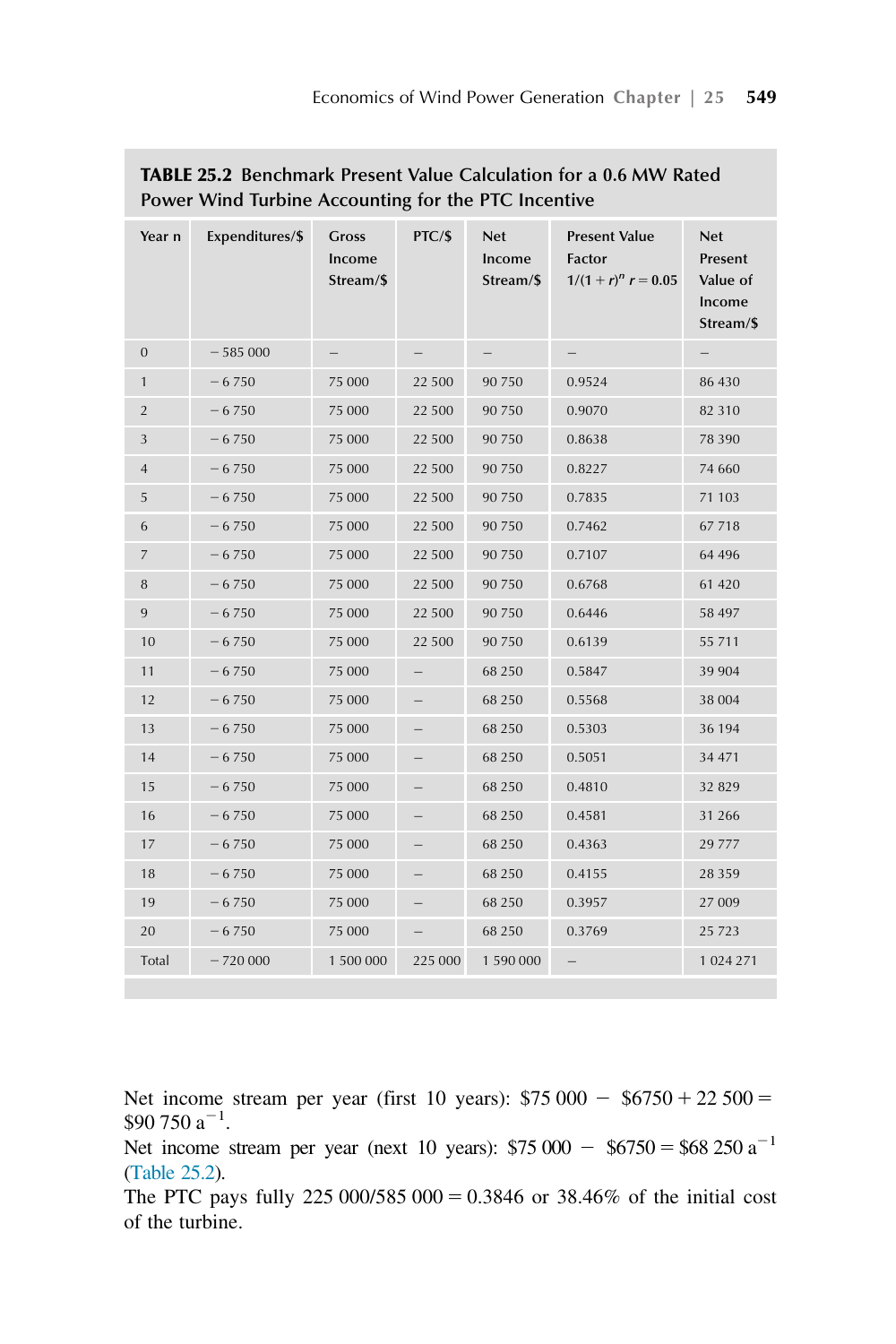Net present value of income stream at  $r = 5\%$  a<sup>-1</sup>. Real rate of interest: \$1 24 271.

Yearly net real rate of return  $=$   $\frac{\text{Net present value of income stream}}{\text{Total turbine cost}}$  $\cdot \frac{1}{\text{Project lifetime}}$  $=$  (\$1 024 271/\$585 000)/20 a  $= 0.087545$  $= 8.75\% \text{ a}^{-1}$ 

Present value of electricity per kW h = 
$$
\frac{\text{Net present value of income stream}}{\text{Yearly energy production} \cdot \text{Project lifetime}}
$$

$$
= \frac{$1\,024\,271}{1\,500\,000 \frac{\text{kW}\,\text{h}}{\text{year}}} \times 20 \,\text{years}
$$
\n
$$
= $0.03414(\text{kW}\,\text{h})^{-1}
$$
\n
$$
= 3.41 \,\text{cents}/\text{kW}\,\text{h}
$$

Compared with the benchmark calculation, the PTC can be inferred to contribute a present value of:

$$
$(0.0341 - 0.0284) = 0.57 c(kWh)-1
$$

to the income stream from the produced electricity.

# 25.15 ACCOUNTING FOR THE PTC AS WELL AS DEPRECIATION AND TAXES

The owner of a wind power farm has to pay taxes for the incomes he is obtaining from the electricity sales. Assuming a 25% tax rate (Table 25.3).

Tax payment per year =  $0.25 \times (75\,003.12 - 6750) = $17\,063.28$ .

However if we consider the effect of depreciation we can compute the net tax payment (net tax) as:

Net tax = tax payment - depreciation credit =  $17\,063.28 - 14\,625 =$ \$2438.28.

Then the net income stream for the first 10 years is:

Net income  $=$  Gross income  $-$  Expenditure  $-$  Net tax  $+$  PTC.

Net income =  $75\,003.12 - 6750 - 2438.28 + 22500.93 = $101815.776$ .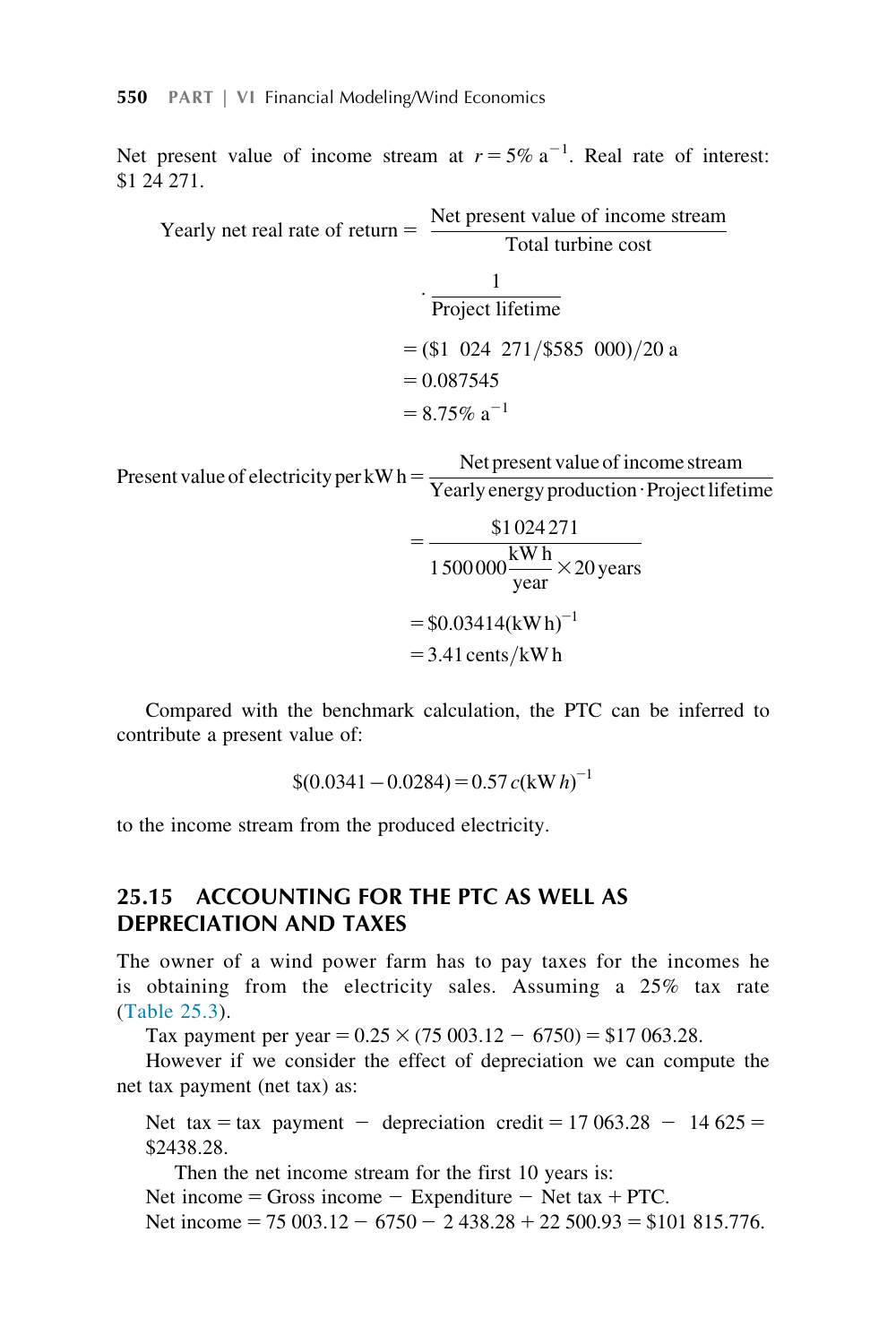## TABLE 25.3 Benchmark Present Value Calculation for <sup>a</sup> 0.6 MW Rated Power Wind Turbine Accounting for the PTC Incentive as Well as Depreciation and Tax Payments

| Year           | Expenditure/\$ | <b>Gross</b><br>Income<br>From<br>Electricity<br>Sale/\$ | Tax 25%<br>Gross<br>Expenditure/\$ | Linear<br>Depreciation<br>at 2.5% $a^{-1}/\$$ | PTC/\$         | Net Taxes (Tax<br>Depreciation)/\$ | <b>Net</b><br>$Income/\$$ | Present<br>Value<br>Factor | Net present<br>value of<br>$income/$ \$ |
|----------------|----------------|----------------------------------------------------------|------------------------------------|-----------------------------------------------|----------------|------------------------------------|---------------------------|----------------------------|-----------------------------------------|
| $\mathbf{0}$   | $-585000$      |                                                          |                                    |                                               |                |                                    |                           |                            |                                         |
|                | $-6750$        | 75 003.12                                                | 17 063.28                          | 14 6 25                                       | 22 500.936     | 2 438.28                           | 101 815.776               | 0.952380952                | 96 967.41                               |
| 2              | $-6750$        | 75 003.12                                                | 17 063.28                          | 14 6 25                                       | 22 500.936     | 2 4 3 8 . 2 8                      | 101 815,776               | 0.907029478                | 92 349.91                               |
| 3              | $-6750$        | 75 003.12                                                | 17 063.28                          | 14 6 25                                       | 22 500.936     | 2 4 3 8 . 2 8                      | 101 815,776               | 0.863837599                | 87952.29                                |
| $\overline{4}$ | $-6750$        | 75 003.12                                                | 17 063.28                          | 14 6 25                                       | 22 500.936     | 2 4 3 8 . 2 8                      | 101 815.776               | 0.822702475                | 83 764.09                               |
| 5              | $-6750$        | 75 003.12                                                | 17 063.28                          | 14 6 25                                       | 22 500.936     | 2 4 3 8 . 2 8                      | 101 815.776               | 0.783526166                | 79 775.32                               |
| 6              | $-6750$        | 75 003.12                                                | 17 063.28                          | 14 6 25                                       | 22 500.936     | 2 4 3 8 . 2 8                      | 101 815.776               | 0.746215397                | 75 976.50                               |
| $\overline{7}$ | $-6750$        | 75 003.12                                                | 17 063.28                          | 14 6 25                                       | 22 500.936     | 2 4 3 8 . 2 8                      | 101 815.776               | 0.71068133                 | 72 358.57                               |
| 8              | $-6750$        | 75 003.12                                                | 17 063.28                          | 14 6 25                                       | 22 500.936     | 2 438.28                           | 101 815.776               | 0.676839362                | 68 912.92                               |
| 9              | $-6750$        | 75 003.12                                                | 17 063.28                          | 14 6 25                                       | 22 500.936     | 2 438.28                           | 101 815.776               | 0.644608916                | 65 631.36                               |
| 10             | $-6750$        | 75 003.12                                                | 17 063.28                          | 14 625                                        | 22 500.936     | 2 4 3 8 . 2 8                      | 101 815,776               | 0.613913254                | 62 506.05                               |
| 11             | $-6750$        | 75 003.12                                                | 17 063.28                          | 14 625                                        | $\overline{0}$ | 2 438.28                           | 79 314.84                 | 0.584679289                | 46 373.74                               |
| 12             | $-6750$        | 75 003.12                                                | 17 063.28                          | 14 625                                        | $\overline{0}$ | 2 4 3 8 . 2 8                      | 79 314.84                 | 0.556837418                | 44 165.47                               |
| 13             | $-6750$        | 75 003.12                                                | 17 063.28                          | 14 6 25                                       | $\mathbf{0}$   | 2 438.28                           | 79 314.84                 | 0.530321351                | 42 062.35                               |
|                |                |                                                          |                                    |                                               |                |                                    |                           |                            | (Continued)                             |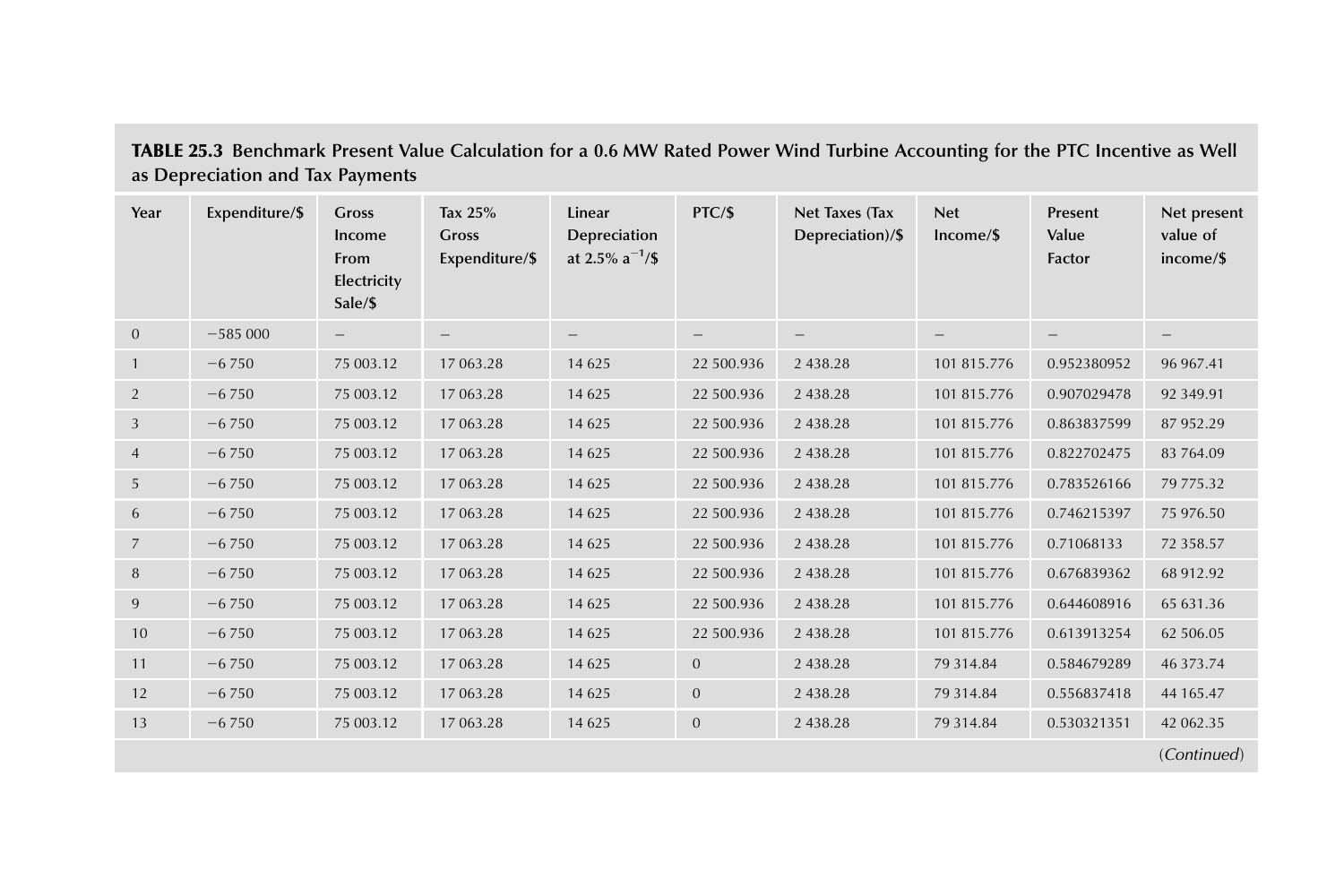| <b>TABLE 25.3</b> (Continued) |                |                                                   |                                             |                                                      |                |                                    |                        |                            |                                     |
|-------------------------------|----------------|---------------------------------------------------|---------------------------------------------|------------------------------------------------------|----------------|------------------------------------|------------------------|----------------------------|-------------------------------------|
| Year                          | Expenditure/\$ | Gross<br>Income<br>From<br>Electricity<br>Sale/\$ | Tax $25%$<br><b>Gross</b><br>Expenditure/\$ | Linear<br><b>Depreciation</b><br>at 2.5% $a^{-1}/\$$ | PTC/\$         | Net Taxes (Tax<br>Depreciation)/\$ | <b>Net</b><br>Income/S | Present<br>Value<br>Factor | Net present<br>value of<br>income/s |
| 14                            | $-6750$        | 75 003.12                                         | 17 063.28                                   | 14 625                                               | $\overline{0}$ | 2 4 3 8 . 2 8                      | 79 314.84              | 0.505067953                | 40 059.38                           |
| 15                            | $-6750$        | 75 003.12                                         | 17 063.28                                   | 14 6 25                                              | $\theta$       | 2 4 3 8 . 2 8                      | 79 314.84              | 0.481017098                | 38 151.79                           |
| 16                            | $-6750$        | 75 003.12                                         | 17 063.28                                   | 14 625                                               | $\theta$       | 2 4 3 8 . 2 8                      | 79 314.84              | 0.458111522                | 36 335.04                           |
| 17                            | $-6750$        | 75 003.12                                         | 17 063.28                                   | 14 625                                               | $\overline{0}$ | 2 4 3 8 . 2 8                      | 79 314.84              | 0.436296688                | 34 604.80                           |
| 18                            | $-6750$        | 75 003.12                                         | 17 063.28                                   | 14 625                                               | $\overline{0}$ | 2 4 3 8 . 2 8                      | 79 314.84              | 0.415520655                | 32 956.95                           |
| 19                            | $-6750$        | 75 003.12                                         | 17 063.28                                   | 14 625                                               | $\overline{0}$ | 2 4 3 8 . 2 8                      | 79 314.84              | 0.395733957                | 31 387.57                           |
| 20                            | $-6750$        | 75 003.12                                         | 17 063.28                                   | 14 625                                               | $\overline{0}$ | 2 4 3 8 . 2 8                      | 79 314.84              | 0.376889483                | 29 892.93                           |
| <b>TOTAL</b>                  | $-720000$      | 1 500 062.4                                       | 341 265.6                                   | 292 500                                              | 225 009.36     | 48765.6                            | 1 811 306.16           | $\qquad \qquad -$          | 1 162 184.48                        |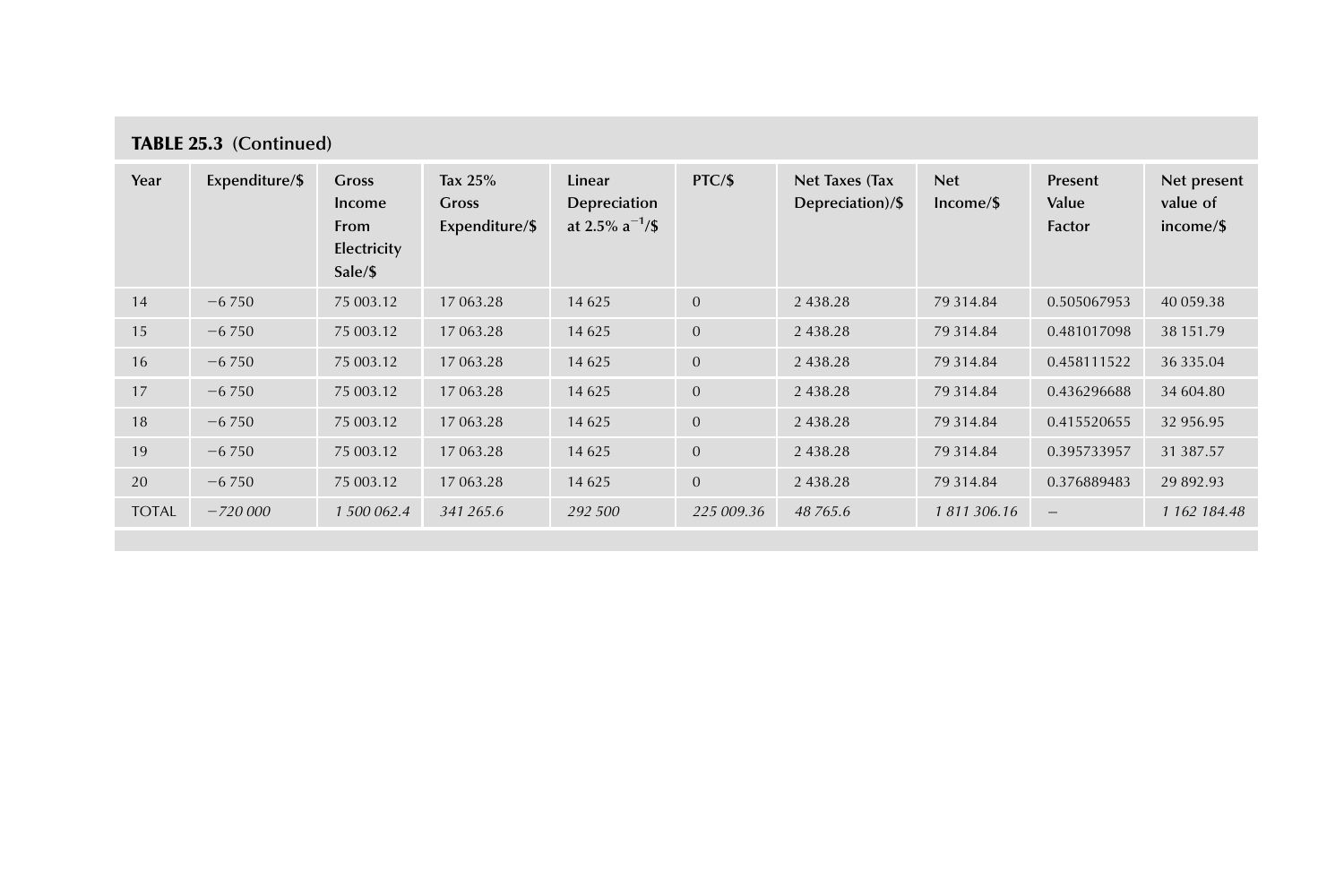Net present value of income stream at  $r = 5\%$  a<sup>-1</sup> real rate of interest: \$1 162 184 84

Yearly net real rate of return= $\frac{\text{Net present value of income stream}}{\text{Total turbine cost}}$ . Project l Project lifetime  $=$ (\$1 162 184.84/\$585 000)/20 a  $= 0.099332$  $=9.93\% \text{ a}^{-1}$ 

Present value of electricity per kW h =  $\frac{\text{Net present value of income stream}}{\text{Yearly energy production} \cdot \text{Project lifetime}}$ 

 $=\frac{1162184.84}{585000} \times \frac{1}{20} = 3.87 \text{ cents/kW h}$ 

### 25.16 TRANSMISSION AND GRID ISSUES

Transmission costs are a major issue in wind energy development. Some of the best locations for generating wind energy are far distant from the consuming industrial and population centers. Some areas have a better more reliable source of wind power than others. Although half of the Unites States' installed wind power capacity is based in Texas and California, the greatest potential for wind generation can be found in areas where there is little demand for electrical power. For instance, there exists a significant amount of wind potential in North Dakota but there are just not a lot of people or industries in North Dakota to consume the electrical power. The highest wind speeds exist in the remote and inaccessible Aleutian Islands in Alaska and necessitate an energy storage and conveyance medium such as hydrogen from water as a transportation fuel in fuel cells. A massive upgrade of the transmission lines nationwide through the national electrical power grid using high-voltage DC instead of high-voltage AC is needed to tap those distant sources  $[4-7]$ .

Where water supplies are abundant along seashores or internal lakes or rivers, the electricity produced could be used for extracting hydrogen from water through the electrolysis process. Hydrogen then can become the storage medium and energy carrier of wind energy. It would be conveyed or transmitted to the energy consumption sites possibly through the existing natural gas pipeline system which covers the United States.

Another alternative is to convert hydrogen with coal into methane gas  $(CH<sub>4</sub>)$  that could be distributed through the existing natural gas distribution grid without significant modifications. Methane itself can be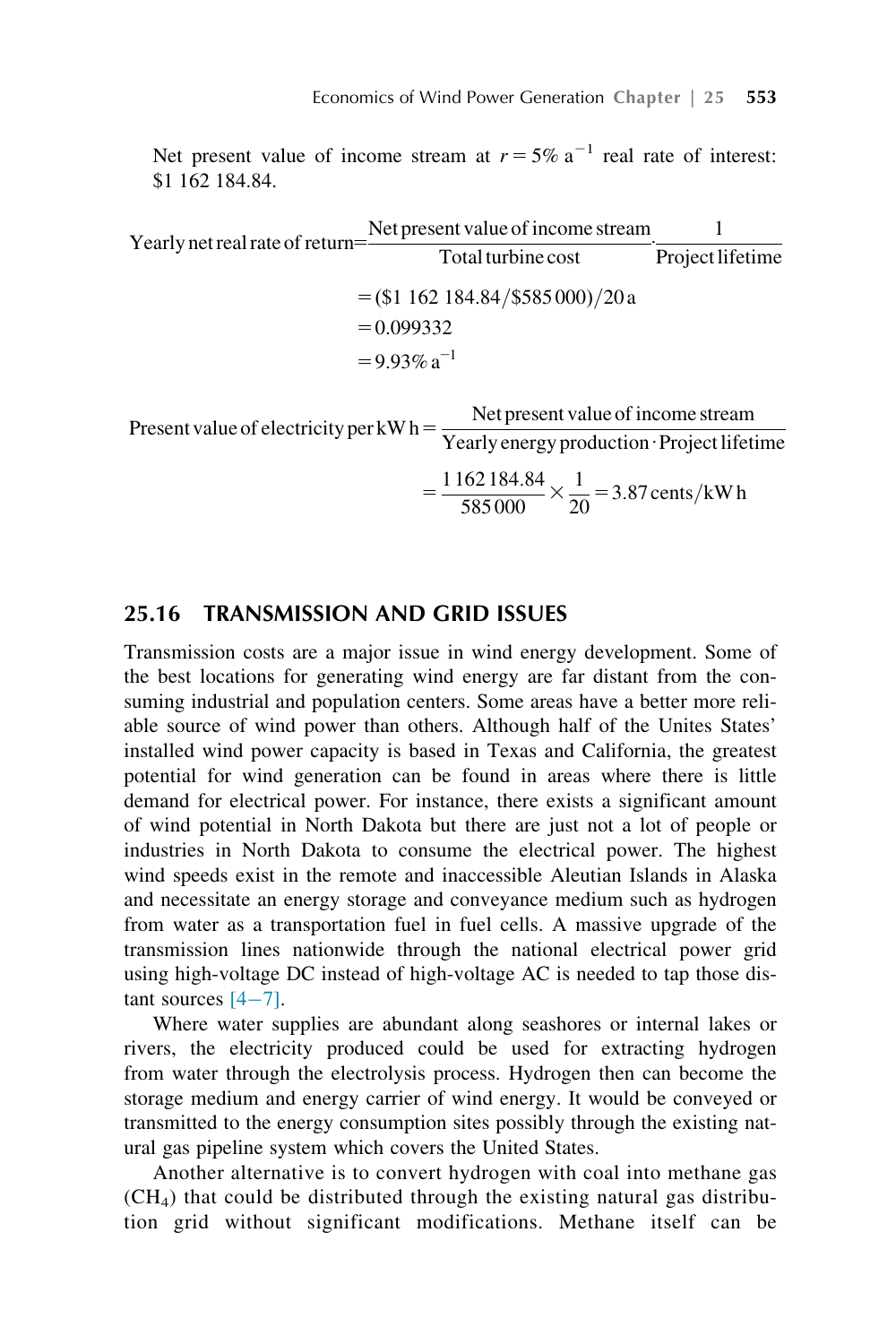converted into methanol or methyl alcohol  $(CH_3OH)$  as a liquid transportation fuel.

In the long term to reduce the electrical transmission losses, one can envision superconducting electrical transmission lines cooled with cryogenic hydrogen carrying simultaneously electricity and hydrogen from the wind energy production sites to the consumption sites. Such a visionary futuristic power transmission system could also provide the electrical power for a modern mass transit system using magnetically levitated (Maglev) highspeed trains transporting goods and people supplementing the current highway system in the United States.

#### 25.17 DISCUSSION

Wind and other renewable sources of energy are creeping toward competitiveness and weaning out from subsidies compared with traditional electricity generated from conventional fossil and nuclear power plants. It must be admitted that the electricity from wind turbines is currently more expensive than traditional generation such as from coal or natural gas. However the future scarcity would bring cost increases as rising fuel costs wage hikes and environmental requirements will affect the costs of conventionally generated electricity but not of wind energy.

If one shares the view that the fossil fuel resources are finite and depletable and that the first signs of shortage are already appearing on the horizon; then one is compelled to recognize the threat of international vicious competition for the control of the remaining supplies of fossil fuels. This makes a compelling case for wind energy.

#### **REFERENCES**

- [1] [Johnson GL. Wind energy systems. Englewood Cliffs, NJ: Prentice Hall; 1985.](http://refhub.elsevier.com/B978-0-12-809451-8.00025-4/sbref1)
- [2] Ragheb M. Ragheb A.M. Wind turbines theory—the Betz equation and optimal rotor tip speed ratio. Fundamental and advanced topics in wind power. In: Carriveau R, editor. ISBN: 978-953-307-508-2 InTech, <[http://www.intechopen.com/articles/show/title/wind](http://www.intechopen.com/articles/show/title/wind-turbines-theory-the-betz-equation-and-optimal-rotor-tip-speed-ratio)[turbines-theory-the-betz-equation-and-optimal-rotor-tip-speed-ratio](http://www.intechopen.com/articles/show/title/wind-turbines-theory-the-betz-equation-and-optimal-rotor-tip-speed-ratio)>; 2011.
- [3] Adam M. Ragheb and Magdi Ragheb. Wind turbine gearbox technologies. Fundamental and advanced topics in wind power. In Carriveau R, editor. ISBN: 978 953-307-508-2 InTech, <[http://www.intechopen.com/articles/show/title/wind-turbine](http://www.intechopen.com/articles/show/title/wind-turbine-gearbox-technologies)[gearbox-technologies](http://www.intechopen.com/articles/show/title/wind-turbine-gearbox-technologies)>; 2011.
- [4] Ragheb M. Coupling wind power as a renewable source to nuclear energy as a conventional energy option. Invited paper submitted for presentation at the Academy of Sciences for the Developing World-Arab Regional Office TWAS-ARO 7th annual meeting